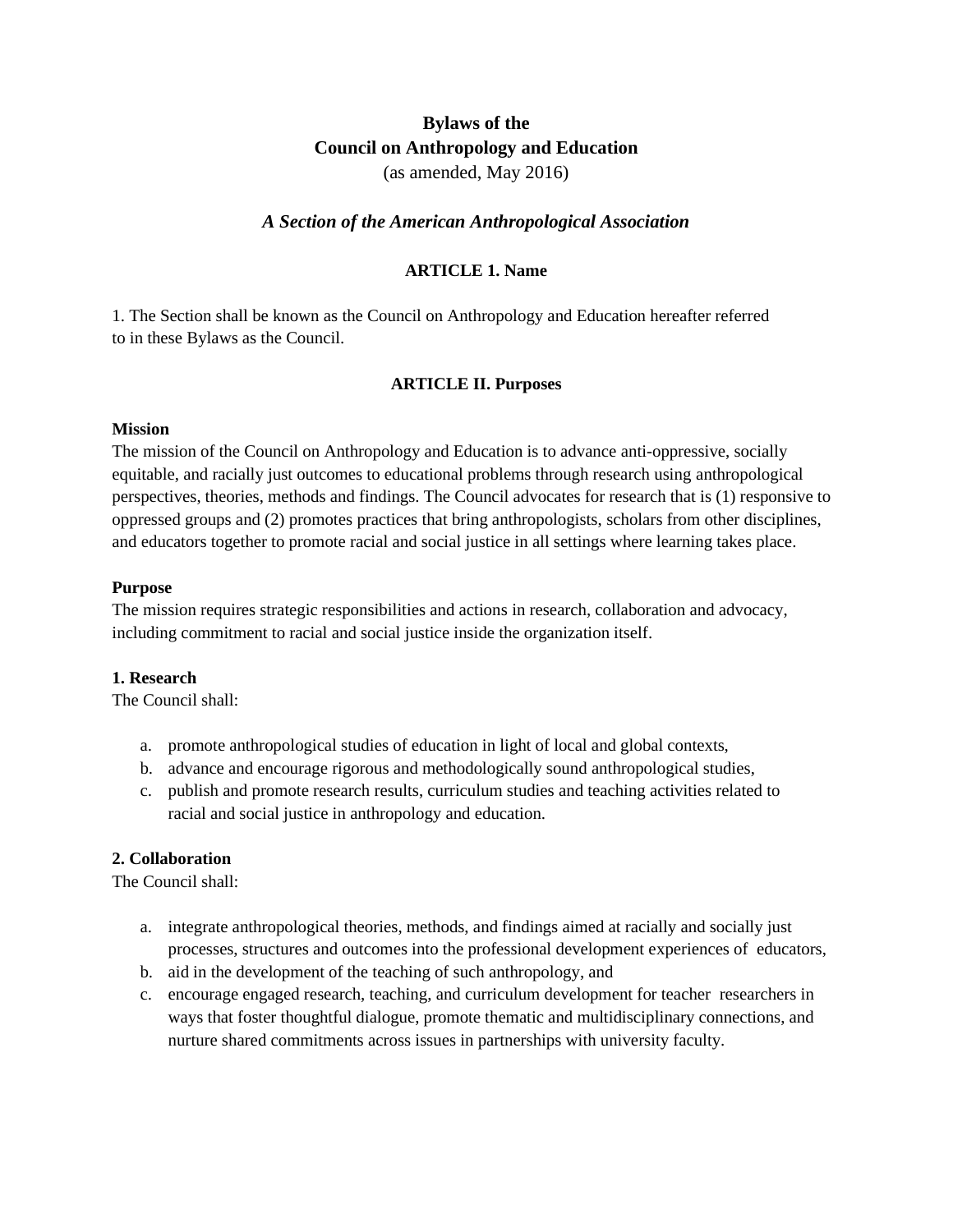# **3. Advocacy**

The Council shall:

- a. pay particular attention to the relationship between racial and social oppression and the health and well-being of racialized, marginalized and oppressed communities through scholarship engaging schools, communities, youth development, and other forms of education as social and cultural systems,
- b. support public policy and awareness of racially, anti-oppressive and socially-just policies, structures and outcomes, and
- c. promote research, policies and practices that are:
	- i. Close to the voices of the participant communities
	- ii. Sensitive to participant experiences and social contexts
	- iii. Attentive and responsive to community advocate concerns
	- iv. Community-based and participatory when appropriate and feasible
	- v. Richly-textured through multiple methodologies
	- vi. Action-oriented toward policy and practice for racial and social justice

# **ARTICLE III. Powers**

1. The Council shall be autonomous in all matters within its field that are not reserved by the Bylaws of the American Anthropological Association, inimical to the American Anthropological Association's interests, or prohibited by law.

2. The Council shall have an elected President, a President-elect, a Past-President, and an appointed Secretary and Treasurer, who serve as officers as set forth in these bylaws.

3. The Council is empowered to determine membership dues.

4. The Council shall determine voting requirements on all Section matters.

5. The Council may engage in publishing and program activities, appoint editors, committees and other agents, and set publication and program policies appropriate to its purposes.

6. The Council shall adopt and maintain Bylaws or Rules of Procedure consistent with American Anthropological Association Bylaws. The Council shall file with the American Anthropological Association Secretary a copy of its current Bylaws, Rules of Procedure and Table of Organization.

# **ARTICLE IV. Membership**

1. Membership in the Council shall be open to any member in good standing of the American Anthropological Association who supports the above purpose, subject to the payment of dues stipulated by the Board of Directors of the Council.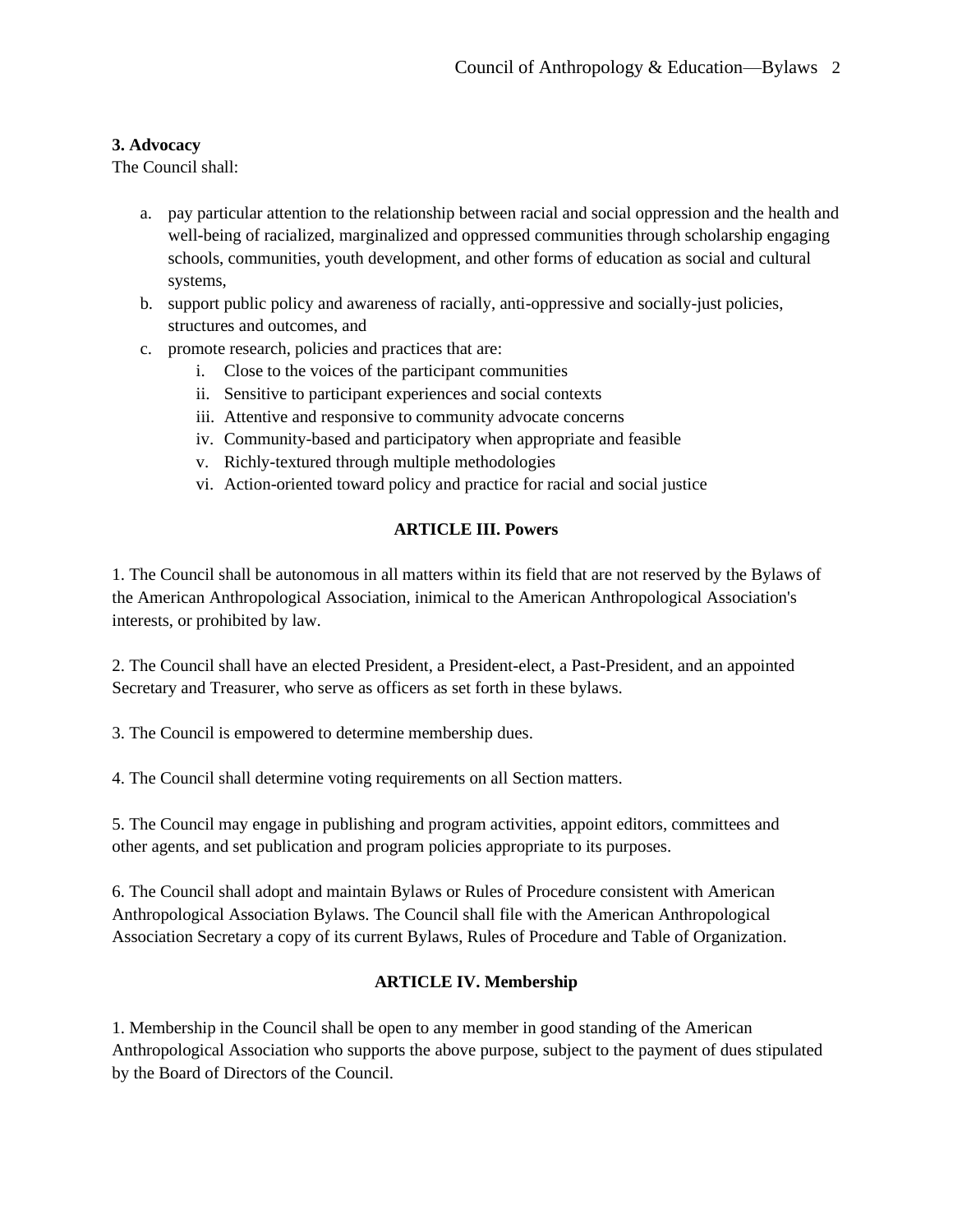2. The Council shall consist of Regular and Associate Members. Unless otherwise specified, the term "Members" will refer to both categories of membership.

3. Regular Members shall be limited to those members of the Council who annually pay the dues stipulated by the Board of Directors of the Council and who are also voting Members of the American Anthropological Association.

4. Associate Members shall consist of those members of the Council who annually pay the dues stipulated by the Board of Directors of the Council and who are also non-voting Associate members of the American Anthropological Association.

5. All Regular Members in good standing shall receive the publications of the Council, shall have one vote in electing officers and transacting other business of the Council, and may participate and hold office in any number of the Standing Committees. All Members in good standing shall be eligible for any elective or appointive office in the Council, except that the members of the Council's Executive Committee must be Regular Members of the Council. Regular Members will also be eligible to participate in the scientific program.

6. For just cause (e.g., corruption, unethical conduct), a Member may be deprived of membership by a two-thirds vote of the Board of Directors, subject to appeal to all Members by electronic vote.

#### **ARTICLE V. Dues**

1. The Board of Directors shall set the annual dues of Members and may establish rates for special categories (e.g., students).

2. Any Member in arrears in the payment of dues shall lose all membership privileges.

#### **ARTICLE VI. Organization**

1. The officers of the Council shall consist of an elected President, Past-President, and a President-elect, who shall also serve as Vice-President and Program Chair; an elected First Year Member-at-Large, Second Year Member-at-Large, and Third Year Member-at-Large; and an appointed Secretary, Treasurer, AEQ Editor(s), Mission Committee Chair, Student Representative, Fundraising Committee Chair, and Social Communications Team (Anthropology News Contributor, Webmaster, and Social Media Coordinator).

### 2. Terms of Office:

- a. President-elect: The President-elect shall be elected by the membership for one year and shall advance to the office of the President one year following election to office.
- b. President: The President shall serve for one year.
- c. Past-President: The Past-president shall serve for one year.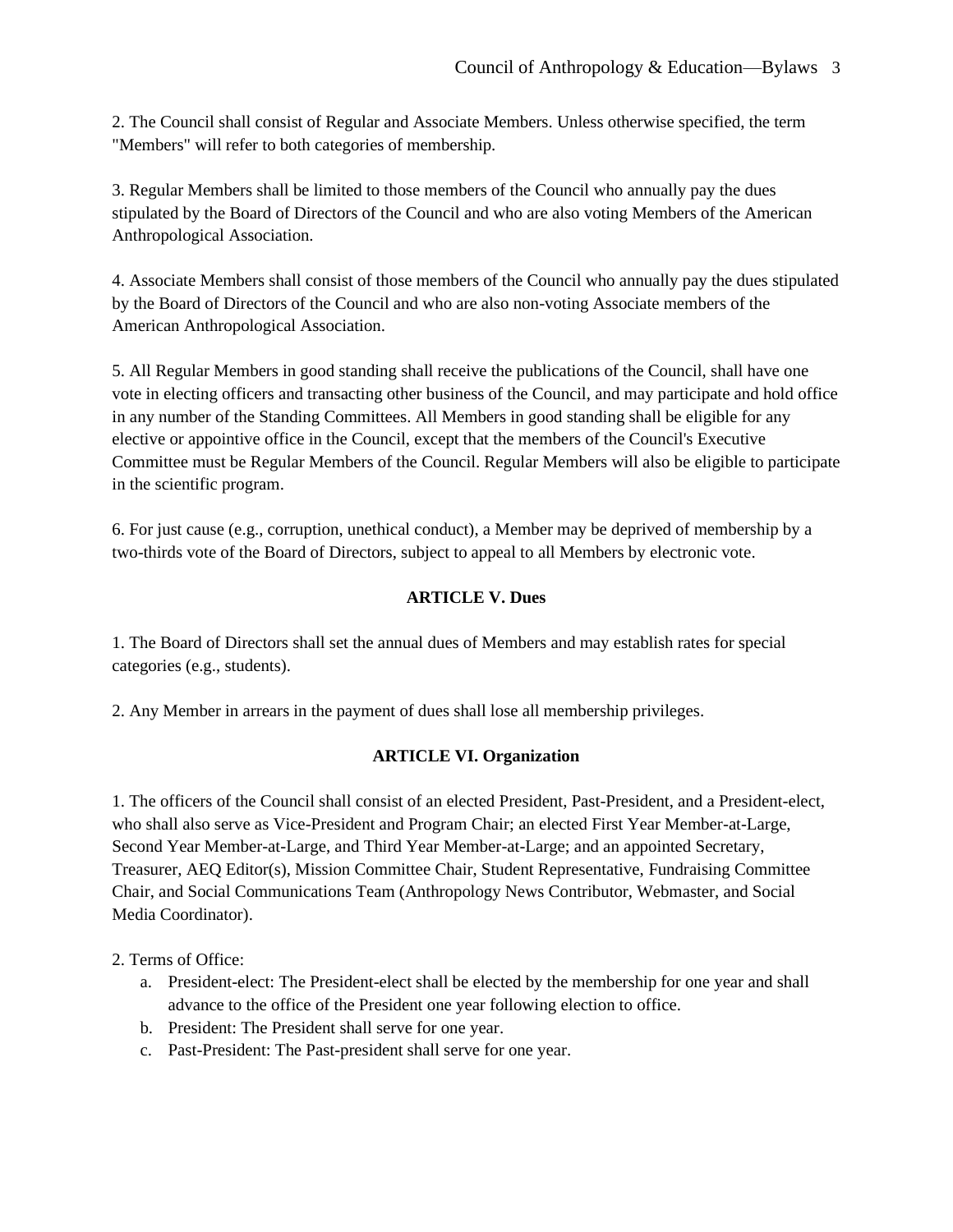d. First Year Member-at-Large shall be elected by the membership for one year and shall advance to the office of Second Year and Third Year Member-at-Large, serving one year in each subsequent office.

### 3. Term Limits:

- a. Elected Officers: No elected Officer of the Council shall be eligible for re-election to the same office.
- b. Appointed Officers: The Secretary, Treasurer, Mission Committee Chair, Fundraising Committee Chair, and members of the Social Communications Team may be reappointed to a second term of office which shall not exceed three years.

4. The Board of Directors shall consist of two classes of persons: (1) the officers of the Council as defined in section 1 of this Article; and (2) the elected Chairpersons of the Standing Committees or their representatives as designated in section 8 of this Article. Although co-chairs may be elected by their committees, no Standing Committee shall have more than one voting representative on the Board of Directors. The number of voting members shall be fifteen in the first class, and not more than fifteen in the second class, except that the number of members in the second class may be increased beyond fifteen by a two-thirds vote of the Board of Directors. No member of the Board of Directors may serve for more than two consecutive terms.

5. The Board of Directors shall meet at least once annually, at the time of the Annual Meeting and may meet additionally on the call of the President or a majority vote of the Board of Directors.

6. The Board of Directors shall make all non-elective appointments and may make interim appointments to fill vacancies in any elective office until the next regularly scheduled election. The Executive Committee can solicit and propose nominees for such appointments, but in every case the Board must make final approval.

7. The Executive Committee shall consist of the Past-President, President, the President-elect, the Secretary, the Mission Committee Chair, and the Treasurer. The Executive Committee shall report to the Board of Directors and shall be subject to its decisions. When the Board of Directors is not in session, the Executive Committee is empowered to act in its stead in carrying out the work of the Council as designated by Articles II and VI of these Bylaws, provided its actions are in accordance with the directives of the Board of Directors.

8. The Council shall contain not more than fifteen thematic Standing Committees, except as this number might be increased as provided in section 3, each of which shall be devoted to a major aspect of anthropology and education. In addition, the Council shall contain three other special Standing Committees: The Mission Committee, the Fundraising Committee, and the Membership Committee. The Board of Directors shall determine the scope of each Standing Committee and shall have the power to initiate new committees and dissolve ones already in existence. Chairpersons or the representatives of Standing Committees which are dissolved shall cease to be members of the Board of Directors. Each Standing Committee shall organize itself democratically in a manner appropriate to its scope, task, and membership; except that, when a Standing Committee is initially organized, its Chairperson may be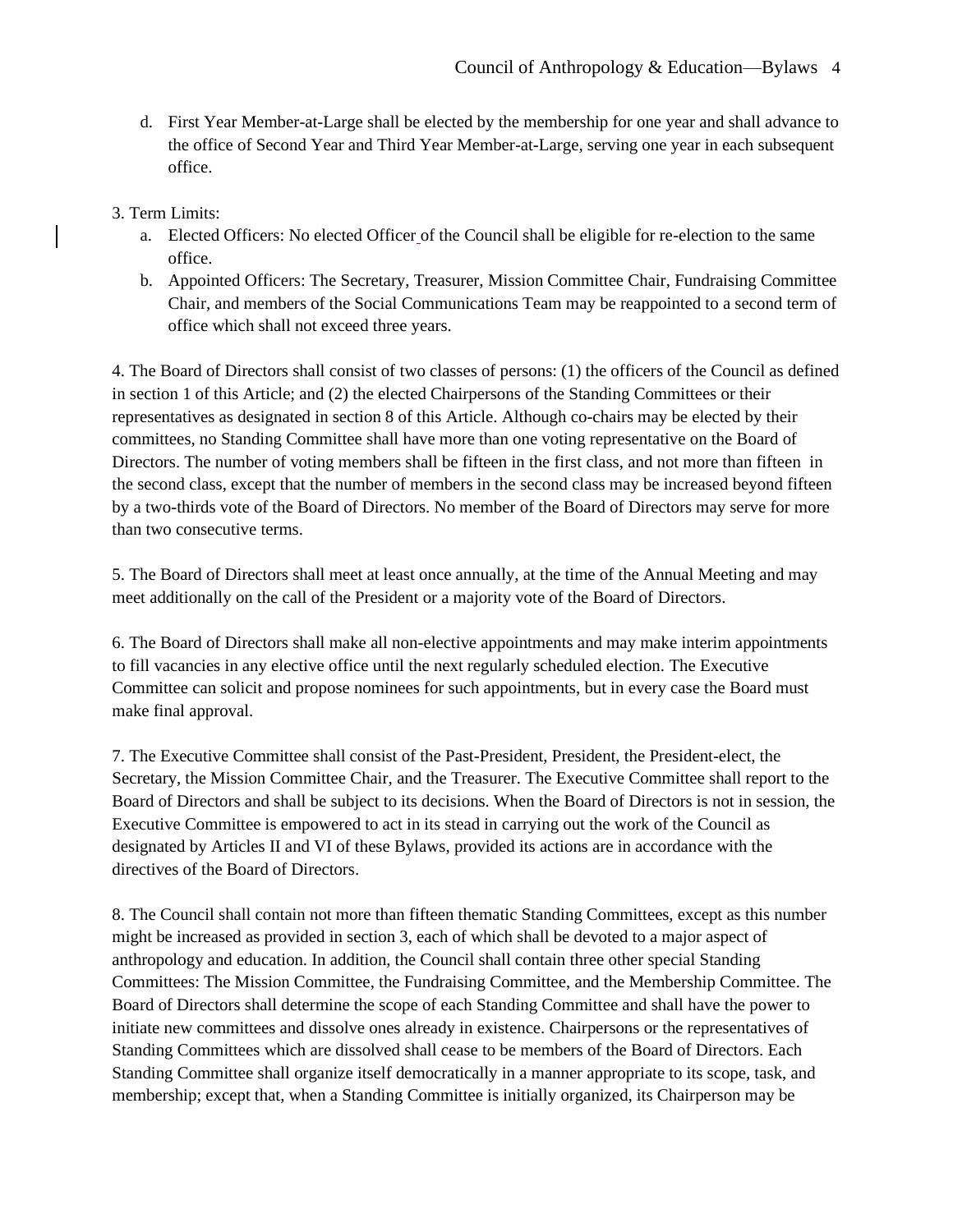appointed by the Board of Directors. Each thematic Standing Committee shall hold elections annually for its Chairperson and other Officers. In the event that the officers of a Standing Committee shall fail to conduct its annual election, the Board of Directors may appoint a new Chairperson. No individual shall serve as Chairperson of a thematic Standing Committee for a period longer than three years.

9. In the event of a vacancy in the office of the President, President-elect, or an elected Standing Committee Chair on the Board of Directors due to the absence, death, resignation or incapacity of the officer, the duties of the office shall be assumed by the appropriate officer-elect if such position of officer-elect is filled at the time. Where no other officer is empowered to assume the duties of the office, the Executive Committee shall have the power to make interim appointments. The remaining term of office shall be filled by election at the next Annual Election or by election at the Annual Meeting of the Council.

10. In the event of a vacancy in the office of Secretary, Treasurer, AEQ Editor, member of the Social Communications Team, or Student Representative due to the absence, death, resignation or incapacity of the person holding that appointment, the Executive Committee of the Council shall have the power to appoint a successor, subject to the approval of the Board of Directors. The appointment shall remain in effect until the next Annual Meeting of the Council, at which time a regular appointment to the vacated position for a three year term shall be made by the Board of Directors.

11. Elected officers shall take office at 9:00 pm of the third day of the Annual Meeting following their election. To maintain continuity on the AAA Board of Directors, the CAE President shall continue as AAA Board representative until the conclusion of the AAA Annual Meeting.

12. Subject to general directives and limitations imposed by the membership by mail ballot of the membership, the Board of Directors of the Council shall have the authority to execute on behalf of the Council all powers and functions of the Council as defined in these Bylaws.

# **ARTICLE VII. Duties of Officers**

#### 1. President

- a. The President shall be the presiding officer of the Council and shall preside at meetings of the Executive Committee and the Board of Directors. The President shall exercise all the duties and responsibilities associated with this office, except as provided in these Bylaws.
- b. The President shall serve as the first representative of the Council on the Board of Directors of the American Anthropological Association. In the event that the Council is entitled to such representation, the President shall serve as its representative on the Executive Committee of the American Anthropological Association.
- c. Limitations. The actions of the President in exercising the duties of the office shall be subject to review and approval by the Board of Directors.

#### 2. President-elect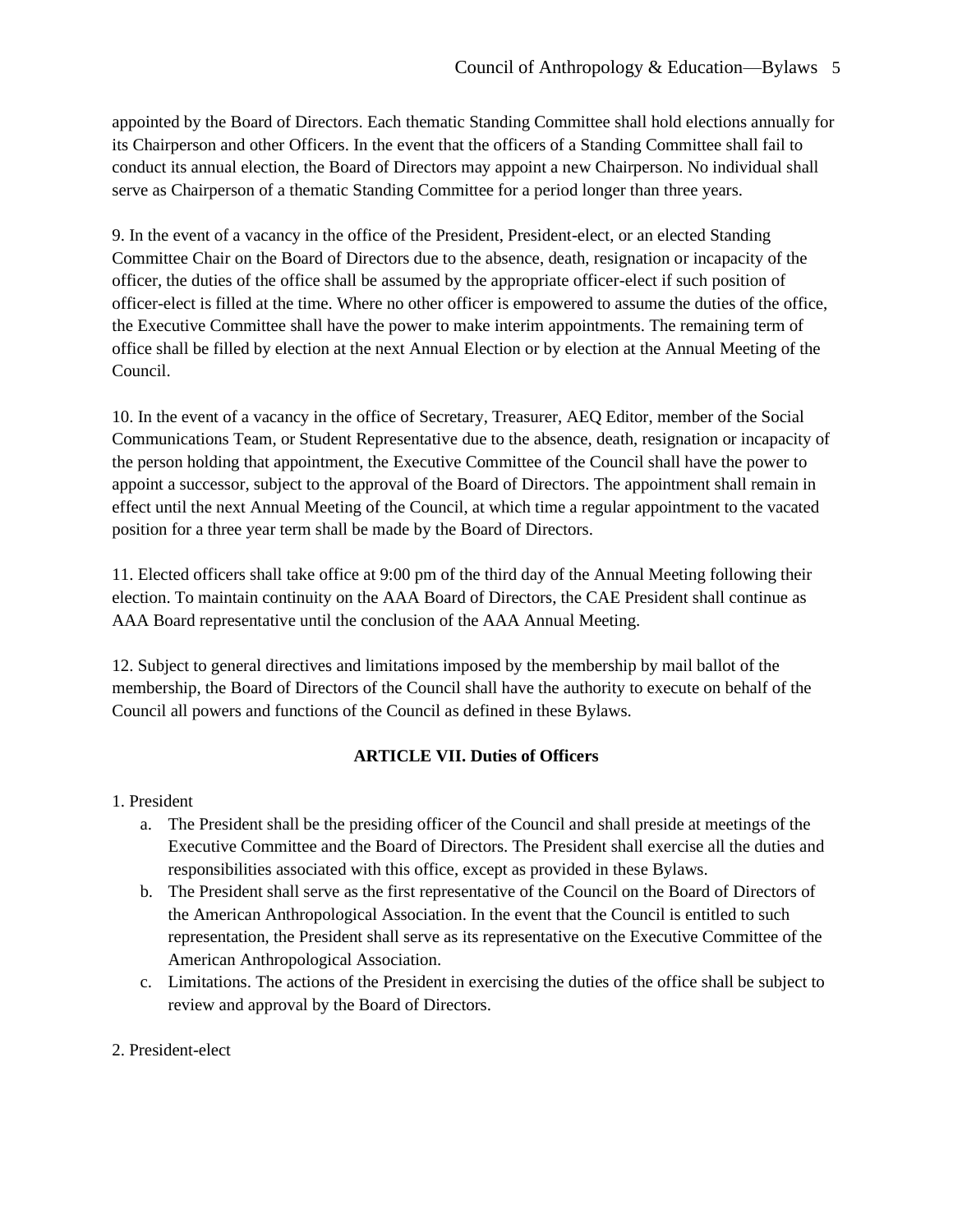- a. The President-elect shall serve as Vice-President and co-chair of the program for the Annual Meeting of the Council. In the absence or disability of the President, the President-elect shall perform the duties of the President.
- b. In the event that the Council is entitled to such representation, the President-elect shall serve as its second representative on the Board of Directors of the American Anthropological Association.

# 3. Past-president

a. The Past-president shall serve on the Executive Committee and Board of Directors and shall organize the committee to select the Concha Delgado Gaitan CAE Presidential Fellows awardees, as well as coordinate the organization and submission of events for such awardees at the annual AAA meetings.

# 4. Treasurer

a. The Treasurer shall maintain all financial records related to Council business transactions, and shall, not less than sixty (60) days before the Annual Meeting, submit a draft budget for the approval of the Board of Directors.

# 5. Secretary

 a. The Secretary shall maintain a record of all meetings of the Board of Directors and the Executive Committee, manage the Council's storage of documents and records, compile and present all reports to the Board, and serve as the primary liaison between the Executive Committee and the Board.

# 6. AEQ Editor

- a. The AEQ Editor shall have full charge of the Council's principal publication under the direction of the Board of Directors. The AEQ Editor shall render an annual report to the Board of Directors, which upon approval shall be presented to the membership through one of its publications.
- b. The AEQ Editor may appoint Associate, Assistant, and Advisory Editors, subject to review by the Board of Directors. Advisory Editors who serve in the capacity of reviewers shall, as far as practicable, represent a range of interests in education and anthropology. The Associate, Assistant, and Advisory Editors shall serve concurrently with, and under the direction of, the AEQ Editor and shall be responsible to him or her.
- c. At least once during the tenure of the Editor/Editorial Team, the Editor/Editorial Team will offer an informational session at the AAA Annual Meeting to familiarize the CAE membership with submission procedures, encourage submissions from new scholars, and encourage nominations for the next editorship.

# 7. Members-at-large

a. The Members-at-large shall serve in the following capacities: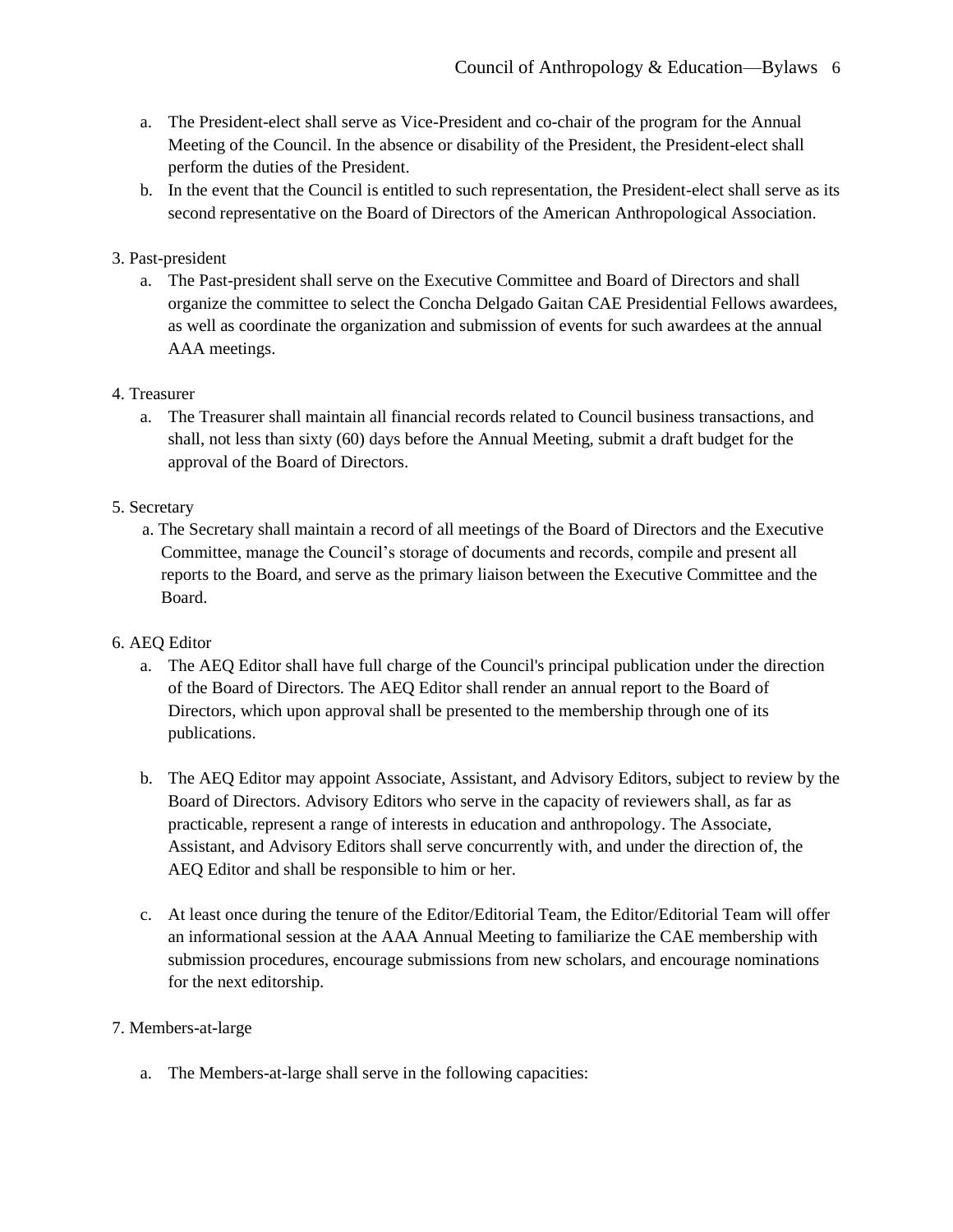- (1) First Year Member-at-large: During the first year, the Member-at-large shall assist in the planning of the program for the Annual Meeting of the Council where deemed necessary. The Member-at-large will also chair the Membership Committee, which shall be composed of the second-year Member-at-large along with two other members appointed by the Board of Directors. The function of the Membership Committee shall be to monitor membership trends and to make recommendations to the Board of Directors regarding the recruitment of new members. The First Year Member-at-Large will also organize and submit the annual "Works-in-Progress Session."
- (2) The Second Year Member-at-large: During the second year, the Member-at large shall serve on the Membership Committee, s organize the invited poster event for new scholars, and coordinate the Shirley Brice Heath New CAE Scholar travel award stipends.
- (3) The Third Year Member-at-large: During the third year, the Member-at-large shall chair the Nominations Committee for new elections; said committee shall consist of the Third-Year Member-at-Large, the Mission Committee Chair, and 2 other members appointed by the Board. The Third Year Member-at-Large shall also organize committees to solicit nominations for the Frederick Erickson Outstanding Dissertation Award, the George and Louise Spindler Award, and the Douglas Foley Early Career Award.
- 8. Social Communications Team
	- a. The Social Communications Teams shall consist of the AN Contributing Editor, whose job shall be to serve as editor of the Council's section in the Anthropology Newsletter; the Webmaster, whose job shall be to update the Council's website, monitor the Listserv, and provide recommendations for improvement of both; and the Social Media Coordinator, whose job shall be to maintain and expand the Council's presence on social media platforms deemed desirable by the Board.
- 9. Mission Committee Chair
	- a. The Mission Committee Chair shall preside over the Mission Committee, serve on the Executive Committee and Nominations Committee, and coordinate such activities deemed necessary to assure the Council's adherence to the purposes articulated in Article II.
- 10. Fundraising Committee Chair
	- a. The Fundraising Committee Chair shall coordinate all fundraising activities of the Council, chiefly by proposing and then overseeing a Board-approved Fundraising Committee, ideally consisting of one member for each of the 4 quasi-endowments created by the Council. The Fundraising Committee Chair shall report directly to the Treasurer.

### 11. Student Representative

 a. The Student Representative shall serve as principal liaison between the Board and the Council's student members, and shall coordinate special events and activities such as mentoring sessions at the Annual Meetings.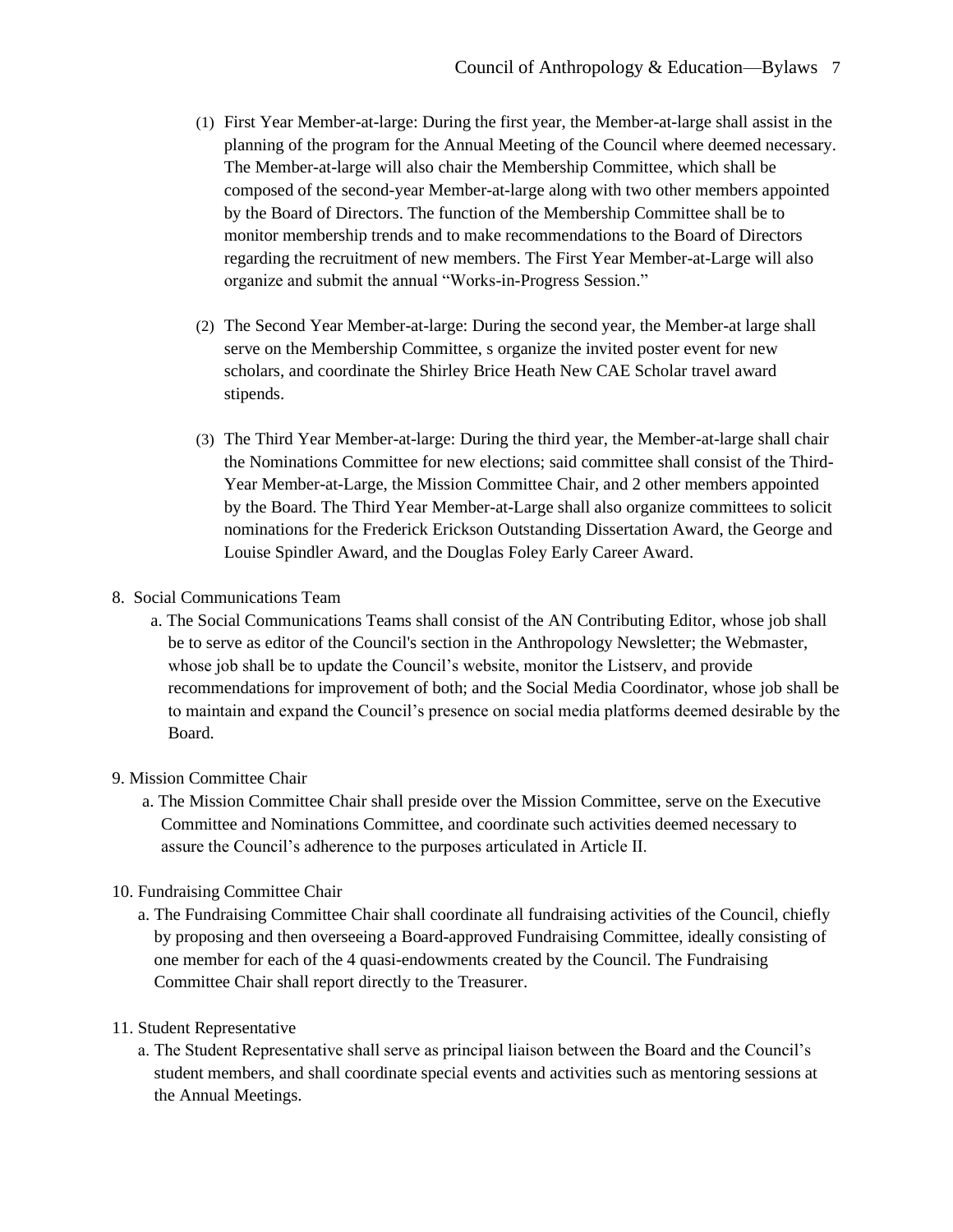### 12. Board of Directors

- a. Subject to the provisions of Article VI of these Bylaws, the Board of Directors may (1) appoint necessary committees, define their duties, and receive their reports; (2) expend Council funds within the budget and solicit, accept, and expend special funds for special purposes, and notify the membership of action with reference to special funds by report in the appropriate publication of the Council; (3) maintain records of professional personnel in the area of anthropology and education; (4) serve as a clearing house for information concerning all matters of professional and scientific interest in the field of anthropology and education; (5) publish journals, newsletters, bibliographies, monographs, or other materials which it judges appropriate to the goals of the Council; (6) establish liaison with other professional or scientific organizations and institutions; (7) appoint all representatives of the Council to other societies, agencies or organizations, or select such representatives from slates submitted by other societies, agencies or organizations.
- b. Reports of officers, representatives, delegates, committees, and agents shall be approved by the Board of Directors.
- c. Any member of the Board of Directors may be removed for non-attendance at meetings of the Board or inattention to duties after written notice and by two-thirds vote of the Board.

#### **ARTICLE VIII. Annual Report**

1. At the time of each Annual Meeting, the Board of Directors shall report its activities to the Members and to the Board of Directors of the American Anthropological Association. The report shall include the reports of all officers designated in VI. 1., as well as other agents representing the Council (e.g., chairs of ad hoc task forces).

#### **ARTICLE IX. Meetings**

1. The Council shall hold an Annual Meeting at the time of the Annual Meeting of the American Anthropological Association. The Council shall also reserve the right to hold an additional meeting each year, typically in conjunction with another professional association, section, or interest group.

2. The place and date of the Annual Meeting shall be disclosed to the Members not less than one hundred twenty (120) days in advance of the meeting.

3. The President-elect shall serve as Program Chair and shall organize the program of the Council, with the assistance of the first-year Member-at-large.

4. Special meetings may be called by the Board of Directors or upon written request of five (5) percent of the Members.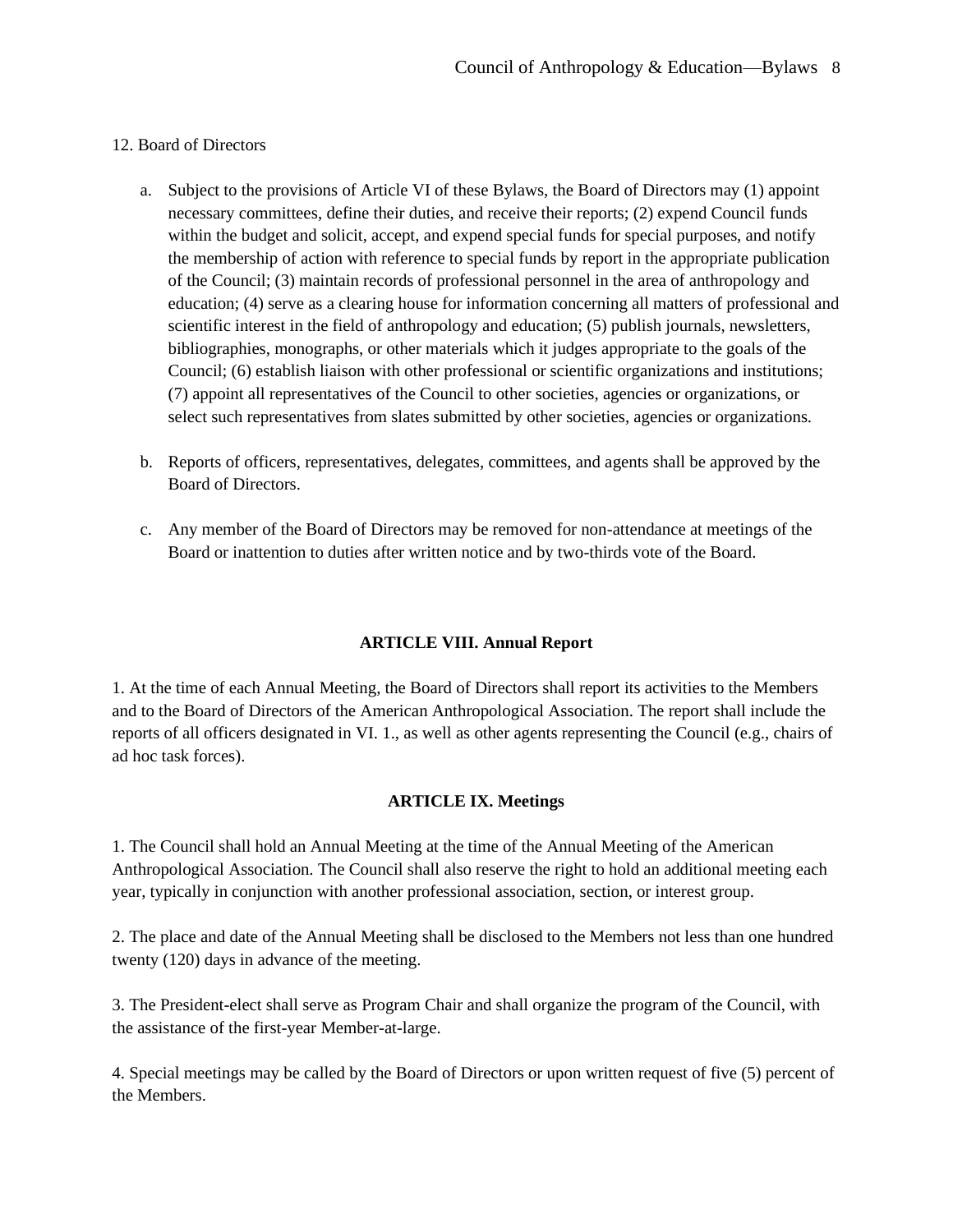### **ARTICLE X. Quorum**

1. A majority of the members of the Board of Directors shall constitute a quorum for transacting business.

2. The business of the Council shall be transacted by majority vote unless otherwise provided in these Bylaws. In case of a tie vote by the Board of Directors, the decision of the President shall be final. No person attending a meeting of the Board of Directors shall have the right to cast a vote unless he or she is a member of the Board, or is acting as a representative of a board member in his or her absence.

#### **ARTICLE XI. Nominations, Elections and Appointments**

1. Candidates for any elective office may be nominated by the Board of Directors, by the Nominations Committee, or by Members. All candidates for the Executive Committee of the Council shall be Regular Members in good standing of the Council. All candidates for other positions shall be Regular Members in good standing of the Council.

2. A Nominations Committee shall be appointed annually by the Board of Directors. The Nominations Committee shall be chaired by the Member-at-large serving his or her third year in that capacity, and shall include the Mission Committee Chair and two (2) additional Members appointed by the Board of Directors.

3. The Nominations Committee shall nominate two (2) persons for each vacant office. These nominations shall be made known to Members at the Annual Meeting.

4. Five (5) percent of the Members in good standing may nominate an additional candidate for any office, provided the nomination is received in writing by the Secretary within 10 days of the end of the Annual Meeting.

5. The Secretary shall inform the prospective nominee to any office or position of the probable extent of the burden of the office or position. A nomination becomes effective only upon filing with the Secretary a statement of the willingness and ability to devote such time to the affairs of the Council as necessary to the effective execution of the office.

6. Appointment of the AEQ Editor/Editorial Team: The Executive Committee and the current AEQ Editor-in-Chief will be responsible for selecting a new Editor/Editorial Team for the next three-year term with input and ratification from the full CAE Board of Directors. Candidates may be affiliated with academic institutions, NGOs, or community based-organizations, or they may be independent scholars, provided they have access to the technologies needed to produce the journal. Nominations from the CAE Board, membership, and self-nominations are accepted. As indicated in section VII 5 (b), the candidate may be a single editor or an editorial team.

Candidates must demonstrate in a letter of application that they have: (1) a strong record of scholarship in the field of Anthropology and Education, and (2) excellent organizational and editorial skills. The letter must provide a detailed plan describing how the time and material and human resources needed for a successful editorship will be assured.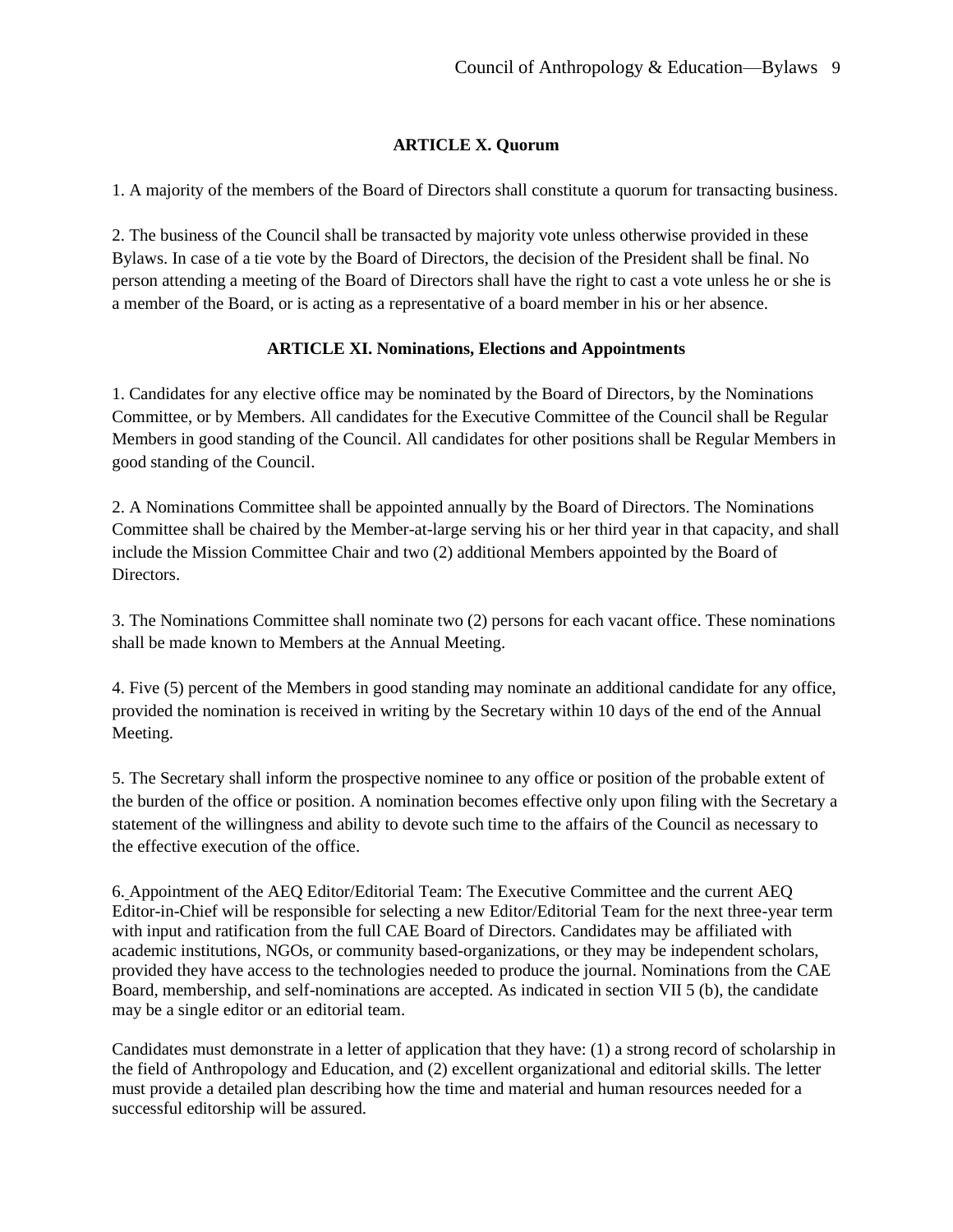Because CAE funding of the AEQ editorship fluctuates and therefore cannot be guaranteed, the Executive Committee will clarify in the call for nominations what portion of the editorship, if any, is to be supported by CAE.

In order to encourage the most inclusive and thorough nomination and selection procedure, the Executive Committee and CAE Board of Directors will (1) allow 18-24 months of lead time. The first call for nominations will occur by July, midway through the current editor's term; interviews with potential candidates will take place during the CAE Board meeting at AAA in November/December of the same year; selection will be completed by March of following year; and the new editorial team will assume full responsibility for the journal in December of that year. And (2) encourage members of the CAE Board of Directors, the current AEQ Editor/Editorial Team, and the membership at large to nominate potential candidates who have the desired qualifications.

#### **ARTICLE XII. Balloting**

1. A Member in good standing shall be entitled to cast one electronic ballot in any election or referendum.

2. Ballots shall be secret and administered electronically by the AAA. The Board of Directors shall have the authority to examine the eligibility of any voter.

3. Thirty (30) days shall be allowed for the return of ballots. Ballots must be received by the Secretary not later than the stated return date to be counted.

4. A service agency may be engaged to tally the votes and certify the results to the Board of Directors.

5. The candidate receiving the most votes for a contested office shall be elected.

6. The Board of Directors shall hold a run-off election within ninety (90) days to resolve all ties.

#### **ARTICLE XIII. Referenda**

1. A referendum may be conducted by e-mail ballot at any time upon initiation of the Board of Directors, or a petition signed by five (5) percent of the Members in good standing. A majority of votes received shall constitute a favorable vote.

# **ARTICLE XIV. Finances**

1. The fiscal year of the Council shall be that of the American Anthropological Association.

2. The Council shall submit an annual operating budget to the American Anthropological Association Board of Directors, which, when approved, shall govern Council activities.

3. The income from annual dues and from investments and other sources shall constitute a working fund, available for operating, publication, and current expenses consistent with the purposes of the Council.